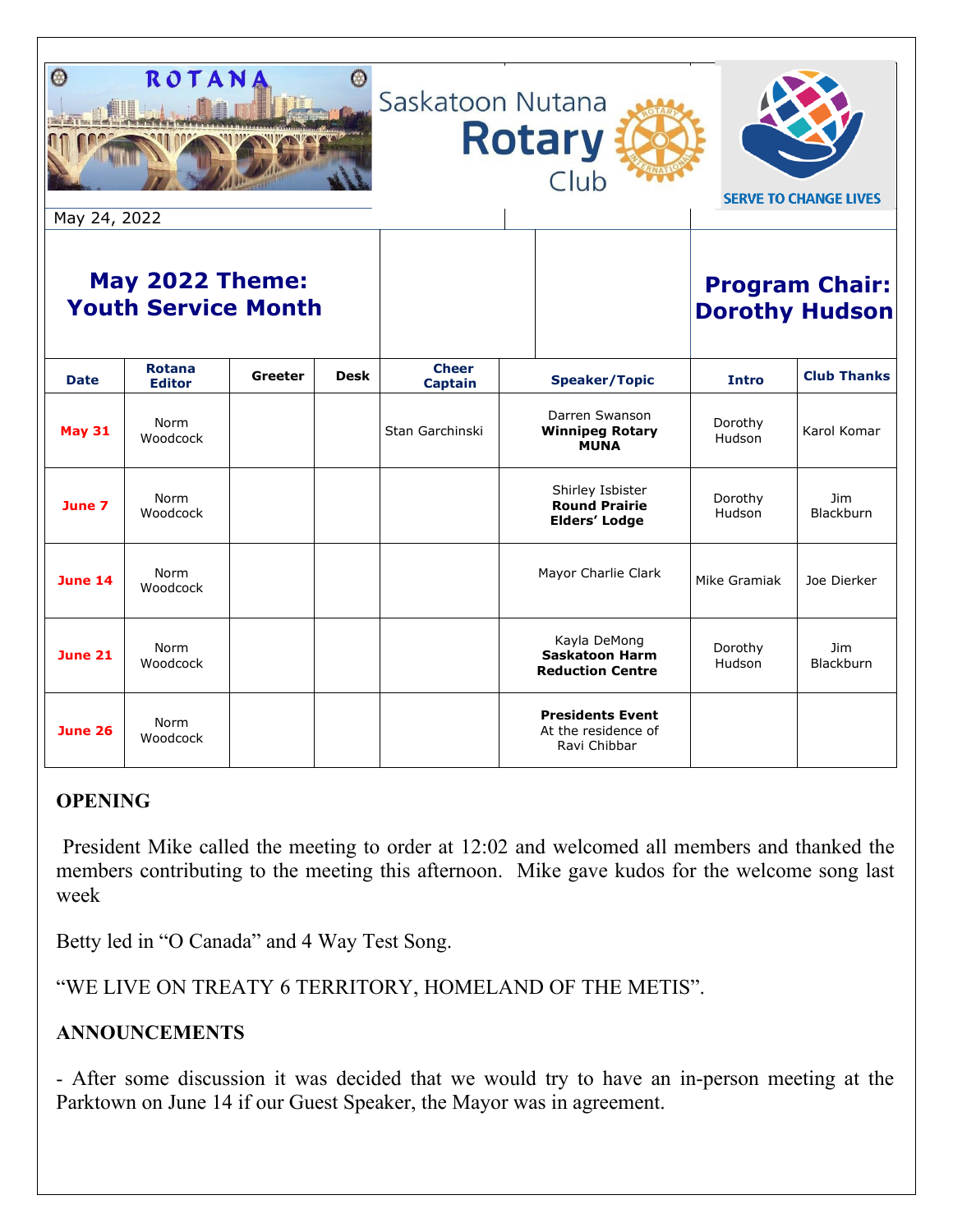## **PROGRAM**

Our scheduled guest speaker was not able to be present but we had a fantastic replacement with Dorothy Hudson doing her "This Is My Life"

Dorothy grew up as the family doctor's daughter in Hamiota MB. Her mother was a nurse and daughter of a minister in Winnipeg. Dorothy thinks her father always wanted to be farmer. In the 60's he bought a farm and raised Arabian horses so Dorothy became an avid horsewoman. Since her dad was continually on call, she spent a lot of time at the hospital with him. She saw how to develop and read x-rays etc. When Dorothy was 16, her dad came home with this bright orange milk van which was the vehicle that Dorothy drove to the horse shows. The gearshift would lift right out of the floor and the side door would fly open if she drove too fast. What she didn't tell us about she had her own car. It was an old blue Vauxhall with the back cut out so it could be considered a truck and run on purple gas. Not road worthy these days. When she was 15 her dad advertised her in a medical magazine so she could go on a French Exchange to Quebec. She attended U of Winnipeg, U of Manitoba, University of Alberta and University of Saskatchewan. She has her Bachelor of Physiotherapy and a Masters in Adult Education. She has worked many places (Respiratory therapy, home care, children's rehab, 2 years with CUSO in Nigeria) but her true love has been Geriatrics which she has spent the last 30 years. She has had many roles in Rotary but the highlight has been World Community Service. She has travelled and worked in Nepal, Nigeria, Guatemala, Haiti etc. She retired about 6 weeks ago and is now learning Spanish, goes kayaking, paddle-boarding, biking etc.

Dorothy was President of our club in 2011-12 and Bill was President Elect. President Mike remembers the good times the two of them (grampa Bill and Dorothy) had during those years when they were both so active in Rotary activities!

Kim thanked Dorothy for enlightening us on her great life and thanked her for all the things she has done and is doing for our club!

## **CHEER CAPTAIN**

**Joe Dierker** recounted the history of international War crimes legislation since the 2<sup>nd</sup> World War including the charter in 1945; Nuremberg Trials in 1946-7; Declaration of Human Rights in 1948; War Crimes Act in 1949; 1989 Non-discriminatory bombing which Russia signed in 1989 and abandoned in 2019! Bill Christensen added the Principal of Patient Autonomy due to Nazi experimentation.

None of us did well in answering to the above so happy/sad dollars were provided by: Candace, Peggy, Jim B, Jack, Joe, Betty, Dorothy, Mike (looking forward to joining Candace on the river cruise

 Mike adjourned the meeting and commanded that ALL MEMBERS GO OUTSIDE AND ENJOY THE GREAT WEATHER!!

Next meeting is **May 31, 2022 on Zoom** at 12 noon.

Special thanks to Jim Blackburn for taking notes.